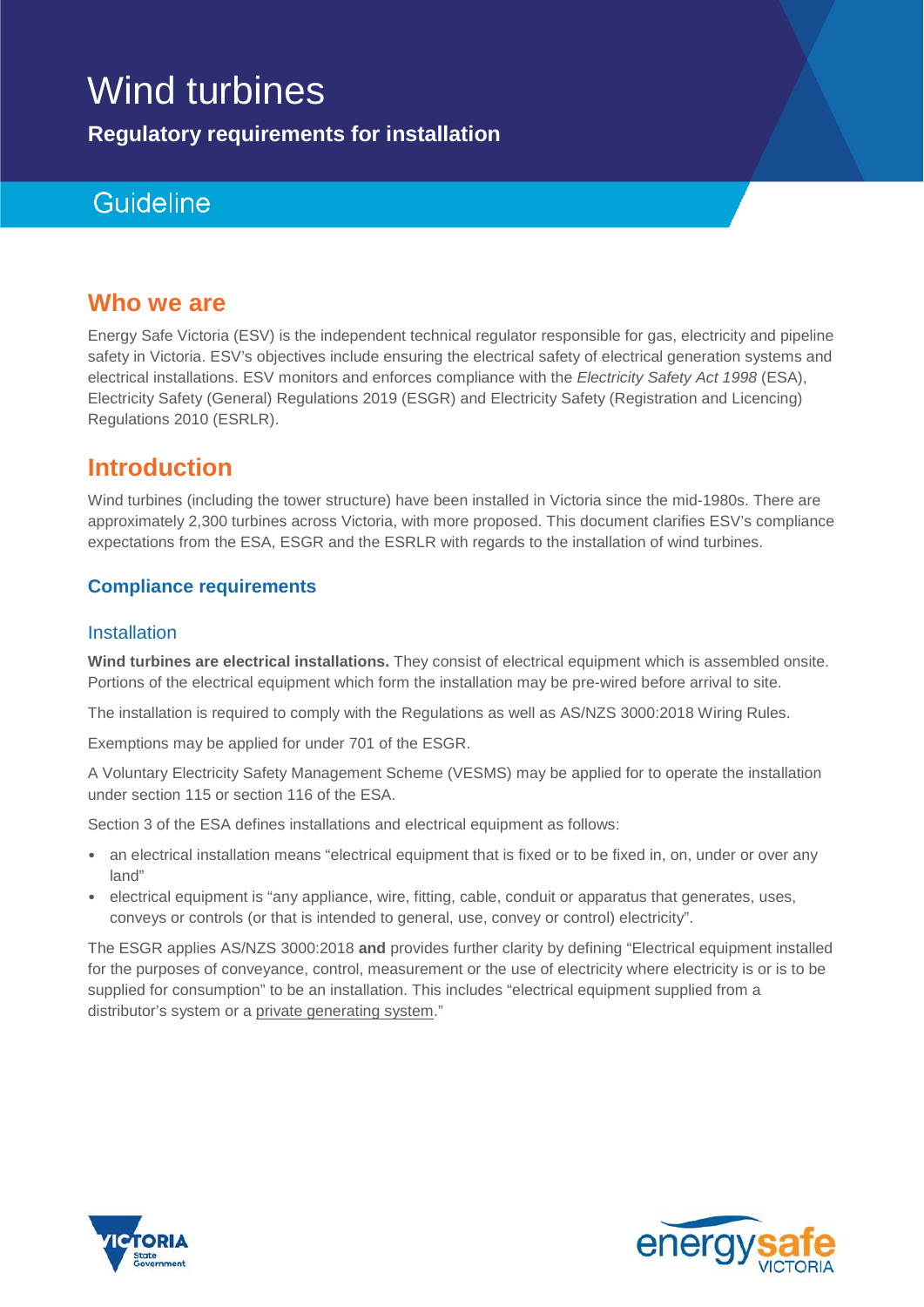#### **Electrical licence requirements to carry out installation work**

On site, the installation work and electrical connections (including installation couplers) on the wind turbines is a prescribed class of electrical installation work and must be carried out by licensed electrical workers.

The ESRLR states:

*Regulation 5 Prescribed classes of electrical installation work*

*"For the purposes of Division 1 of Part 3 of the Act, a prescribed class of electrical work is the installation, alteration, repair or maintenance of an electrical installation ordinarily operated-*

- *(a) At low voltage or a voltage exceeding low voltage in any area; or*
- *(b) At any voltage in a patient area."*

Electrical Installation work, including the making of electrical connections within an installation, carried out by persons without an electrical licence is an offence under the ESA.

Section 38 of the ESA states:

*"A person must not carry out or offer to carry out or hold out that the person carries out or is willing to carry out any class of electrical work that, under the regulations, is a prescribed class of electrical work for the purposes of this Division unless the person is-*

*(a) Licenced under this Division as an electrical installation worker in respect of electrical installation work of that class;"*

AS/NZS 3000 defines an installation coupler as "A connecting device, in accordance with AS/NZS 61535, consisting of an installation socket and an installation plug designed for permanent connection and not intended to be engaged or disengaged under load."

#### **Certification requirements**

Certificates of Electrical Safety (COES) are required for electrical installation work.

A certificate of inspection is required for prescribed electrical installation work.

Each turbine is an individual installation for the purposes of certification and identification.

Where generators are connected to the installation for any reason - including construction - the full requirements for compliance and certification of the generator system must be met.

Section 45A of the ESA states:

*"(1) The person who is responsible for the carrying out of electrical installation work must in accordance with this section—*

- *(a) ensure that a certificate of electrical safety is completed in respect of that work; and*
- *(b) within the required time—*

*(i) give the completed certificate of electrical safety in respect of that work to the person for whom the work was carried out; and*

*(ii) give a copy of that certificate to Energy Safe Victoria."*

And;

*"(2) A certificate of electrical safety must contain—*

*(a) a certificate of compliance completed under section 44 for the installation work by the licensed electrical installation worker who carried out the work; and*

(b) *in the case of prescribed electrical installation work, a certificate of inspection of the installation work completed under section 45 by a licensed electrical inspector."*